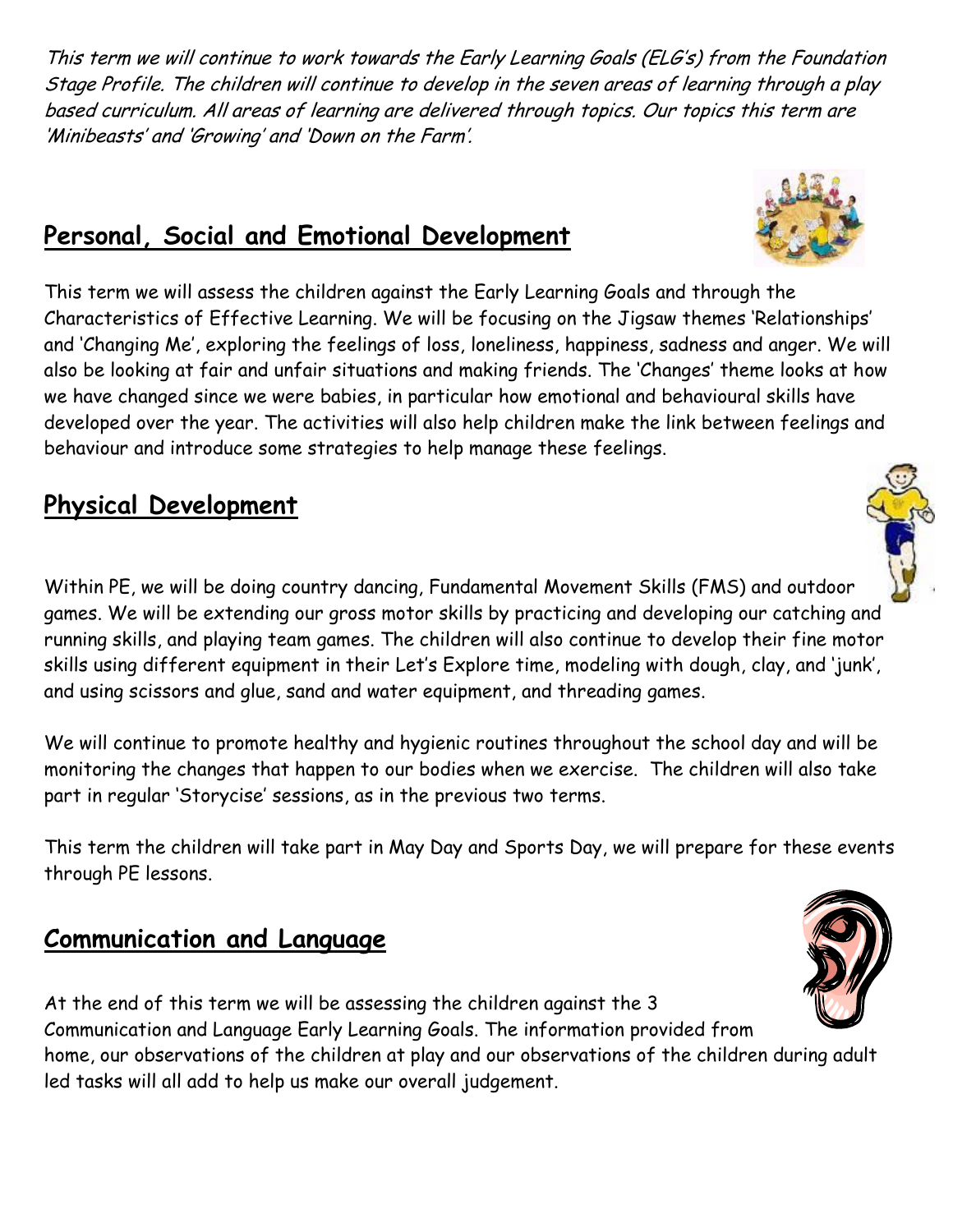### **Understanding of the World**

**(Science, RE, ICT and Design Technology)**

We will be learning about a range of minibeasts and plants, looking at their features, sorting and classifying them and recording their growth. We will look at different life cycles, including frog, butterfly and plant seeds. We will also be exploring ways to keep ourselves healthy, looking at healthy lunchboxes and finding out about our local environment.

#### **Mathematical Development**

We will be developing our skills in counting and ordering, comparing numbers and practicing our addition and subtraction skills through practical activities. The children will continue to develop their recording skills through counting and classifying minibeasts and measuring plant growth.

#### **Literacy**

We will be looking at a range of Fiction and Non-fiction texts linked to our topics. Activities will include making books, phonic and spelling games, blending and segmenting activities, group reading, writing instructions, keeping diaries, role play and puppet work, writing in different mediums (i.e. sand, dough, foam, using ribbons), listening games and fine motor skill development activities to strengthen pencil grip. We will continue with our Read Write Inc phonics work.

#### **Expressive Arts and Design**

**(Art, Music)**

We will be focusing on the skill of collage using a range of different materials and textures. We will be collecting natural materials and making minibeast sculptures, making observational drawings of minibeasts and plants, creating musical patterns to mimic minibeast movements, designing our own healthy living posters, creating a fruit salad and tasting a range of different fruits, vegetables and healthy snacks. The children will also be acting out stories we have shared in class, and use drama to extend their PSHE work. Within art, we will be making minibeast collages and using ICT software to create minibeasts pictures.